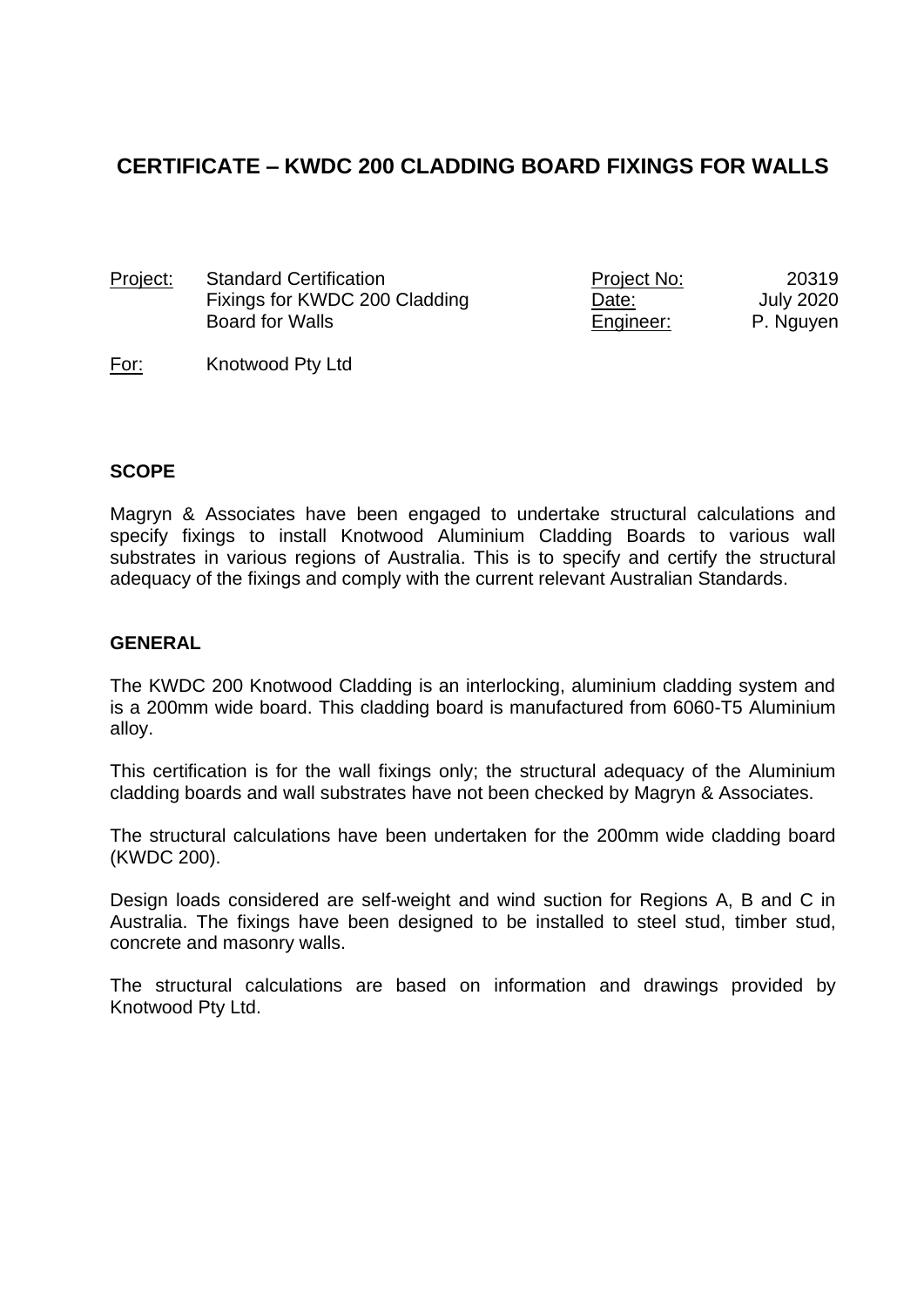#### **DESIGN STANDARDS**

Calculations have been undertaken in accordance with the following Australian Standards and conditions.

## *Australian Standards:*

- AS/NZS 1170.0-2002 Structural design actions Part 0: General principals
- AS/NZS 1170.1-2002 Structural design actions Part 1: Permanent, imposed and other actions
- AS/NZS 1170.2-2011 Structural design actions Part 2: Wind actions
- AS 1664.1-1997 Aluminium structures

#### *Conditions:*

- Wind average recurrence interval of 500 years
- Terrain Category 2
- Building height ≤ 20m
- Shielding and Topographic Multiplier  $M_s$  and  $M_t$  taken as 1.0
- $\bullet$  Local pressure factor K<sub>i</sub> taken as 2.0

## **RESULT**

All fixing anchors are to be stainless steel. Alternatively, hot dipped galvanised steel fixings can be used in combination with a neoprene washer to isolate the fixing anchor from the aluminium.

Fixing anchors are to be installed in one row to each cladding board at maximum centres detailed below, and with one fixing at each end of each cladding board.

All fixing anchors are to be installed in accordance with manufacturer's specifications.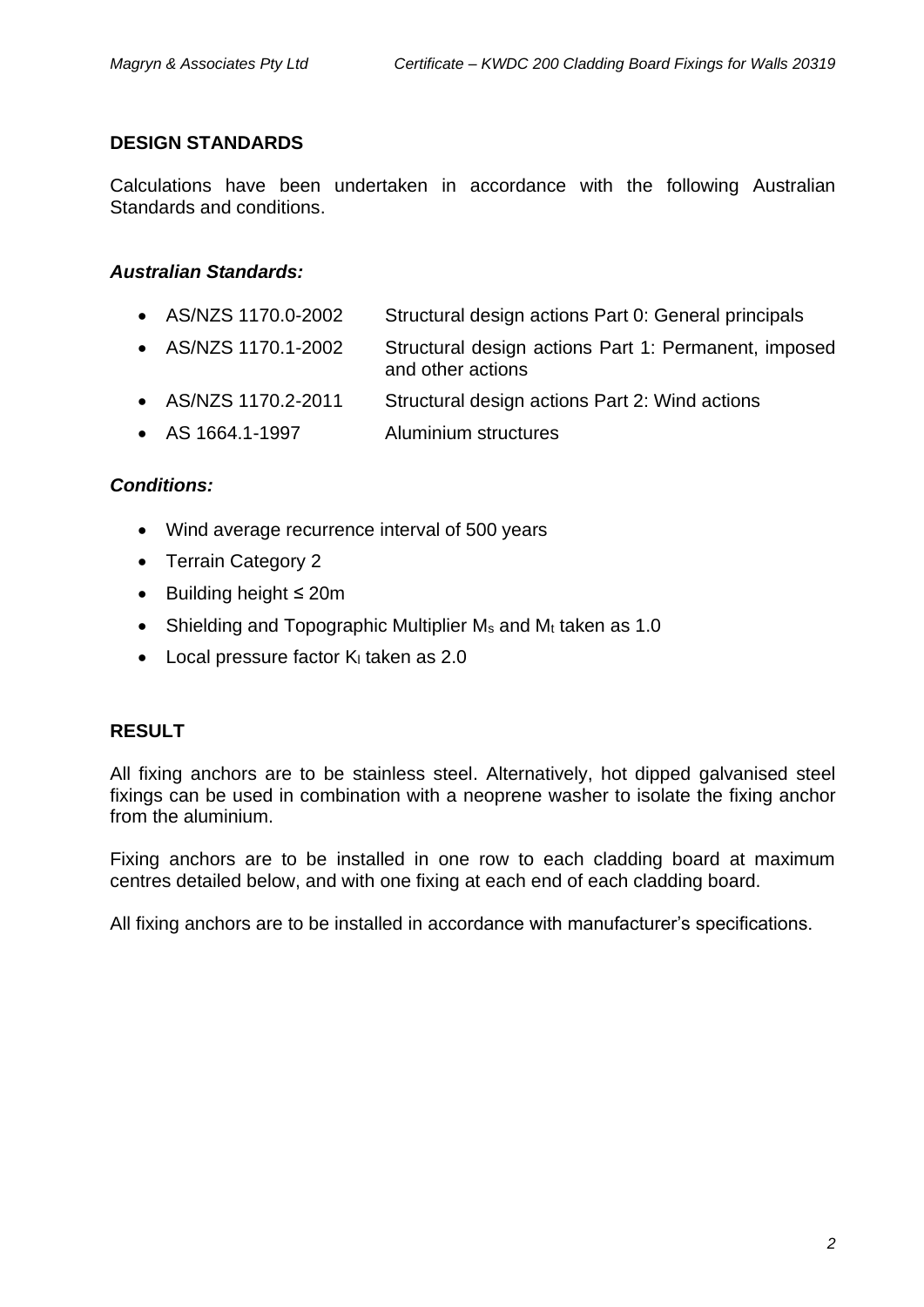|                   | <b>Wind Region A</b> | <b>Wind Region B</b> | <b>Wind Region C</b> |
|-------------------|----------------------|----------------------|----------------------|
|                   |                      |                      |                      |
| <b>Steel stud</b> | Buildex M6-11 Hex    | Buildex M6-11 Hex    | Buildex M6-11 Hex    |
| 0.55BMT           | <b>Head RoofZips</b> | <b>Head RoofZips</b> | <b>Head RoofZips</b> |
|                   | <b>Screws</b>        | <b>Screws</b>        | <b>Screws</b>        |
|                   | at 2200mm centres    | at 1400mm centres    | at 950mm centres     |
|                   |                      |                      |                      |
| <b>Steel stud</b> | Buildex M6-11 Hex    | Buildex M6-11 Hex    | Buildex M6-11 Hex    |
| 0.75BMT           | <b>Head RoofZips</b> | <b>Head RoofZips</b> | <b>Head RoofZips</b> |
|                   | <b>Screws</b>        | <b>Screws</b>        | <b>Screws</b>        |
|                   | at 2400mm centres    | at 1500mm centres    | at 1000mm centres    |
|                   |                      |                      |                      |
| <b>Steel stud</b> | Buildex M6-11 Hex    | Buildex M6-11 Hex    | Buildex M6-11 Hex    |
| <b>1.20BMT</b>    | <b>Head RoofZips</b> | <b>Head RoofZips</b> | <b>Head RoofZips</b> |
|                   | <b>Screws</b>        | <b>Screws</b>        | <b>Screws</b>        |
|                   | at 2400mm centres    | at 1500mm centres    | at 1000mm centres    |

## *Fixing into steel stud wall:*

## *Fixing into timber stud wall:*

|                                           | <b>Wind Region A</b>                                                                                   | <b>Wind Region B</b>                                                                                   | <b>Wind Region C</b>                                                                                   |
|-------------------------------------------|--------------------------------------------------------------------------------------------------------|--------------------------------------------------------------------------------------------------------|--------------------------------------------------------------------------------------------------------|
|                                           |                                                                                                        |                                                                                                        |                                                                                                        |
| <b>Timber stud</b><br>Pine F7             | Buildex 10-16<br><b>Designer Head</b><br><b>Zips Full Thread</b><br><b>Screws</b><br>at 2400mm centres | Buildex 10-16<br><b>Designer Head</b><br><b>Zips Full Thread</b><br><b>Screws</b><br>at 1500mm centres | Buildex 10-16<br><b>Designer Head</b><br><b>Zips Full Thread</b><br><b>Screws</b><br>at 1000mm centres |
|                                           |                                                                                                        |                                                                                                        |                                                                                                        |
| <b>Timber stud</b><br><b>Hardwood F17</b> | Buildex 10-16<br><b>Designer Head</b><br><b>Zips Full Thread</b><br><b>Screws</b><br>at 2400mm centres | Buildex 10-16<br><b>Designer Head</b><br><b>Zips Full Thread</b><br><b>Screws</b><br>at 1500mm centres | Buildex 10-16<br><b>Designer Head</b><br><b>Zips Full Thread</b><br><b>Screws</b><br>at 1000mm centres |

- Nominal embedment depth to timber to be 30mm.
- Fixing to be central in timber stud.